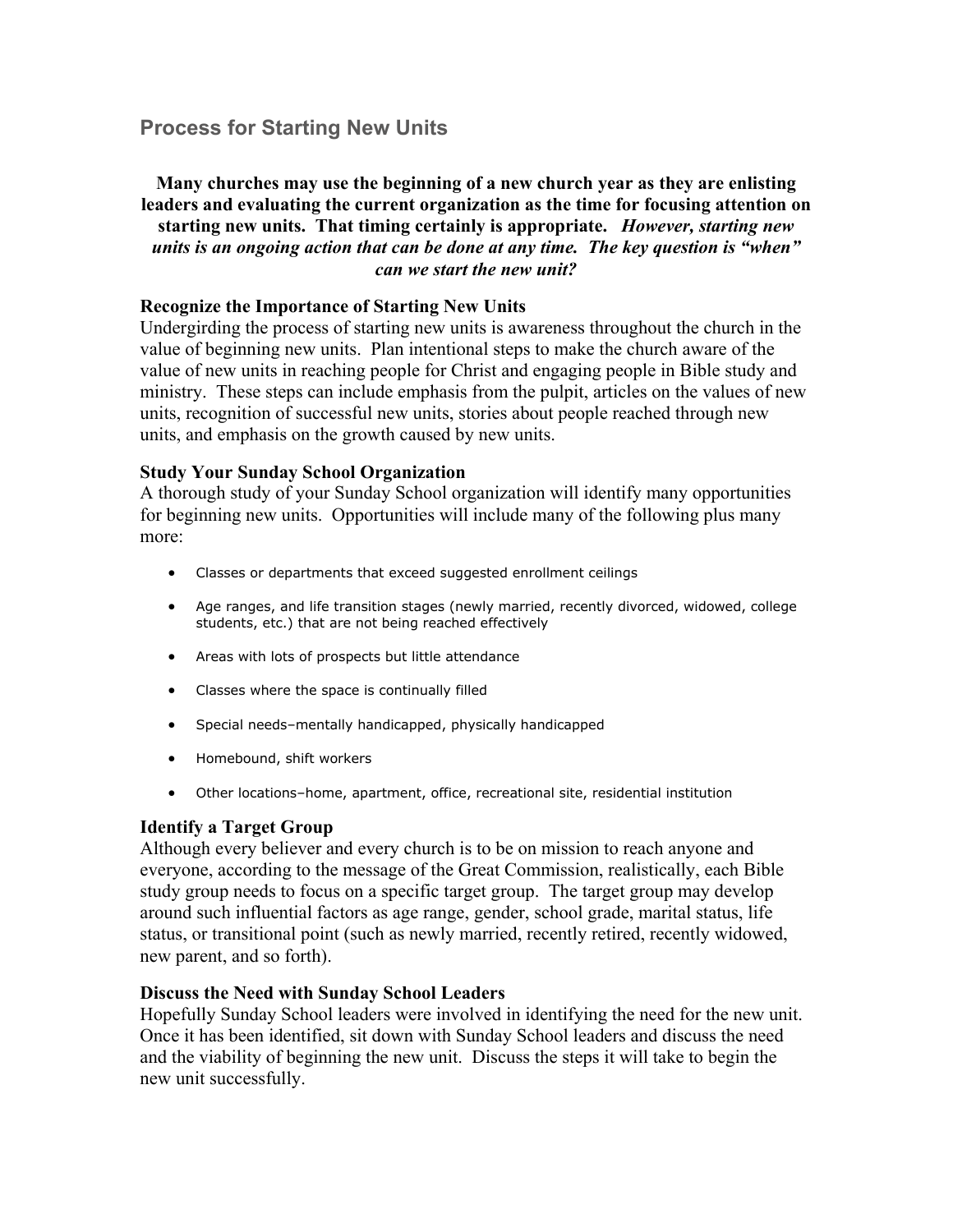# **Seek Sponsorship**

A successful new Bible study group needs a support system. Leaders need encouragement that comes from knowing that others are praying for them. Such support comes naturally when leaders and the core for the new unit come from an existing class.

An existing class can help the new class to discover, contact, and enroll prospects. Members from an existing class can "adopt" members and prospects from the new class and provide prayer and ministry, particularly until the class grows and can stand on its own. Leaders from an existing class can work alongside one or more leaders from a new class, especially providing help in planning, teaching improvement, evangelistic outreach, and administration.

# **Enlist and Build the Leadership Team**

New leaders are needed to birth new units; new units require leaders. The two are so closely related. Enlist at least two leaders and two prospective members as the core group for starting a new unit. The two leaders will generally include the class teacher and the class administrator. The core group may be larger for adult coeducational classes and single adult classes. The core group needs to meet together several times prior to the start date to plan actions for building the class and to plan for the first session.

### **Promote the Start Date and Location to the Target Group**

Promote the specific date, time, and place the new Bible study group will meet. Such an intention assumes that ample preparation time has been given to the process so that information can be conveyed to the target group as well as to other existing groups that may be affected by the birthing of new units. Ask core group members to invite prospective members to attend a get-acquainted gathering a couple of weeks prior to the start of the new class or group.

# **Visit, Invite, and Enroll Members**

Contact prospects for the class several weeks before the starting date. Enrollment provides an opportunity for an individual to identify with the class. Enrollment gives the Bible study group a tangible list of persons they can minister to and pray for regardless of the attendance pattern of the enrolled.

### **Conduct the First Session**

The first sessions should be especially well planned and coordinated with all leaders. The sequence of these elements can be varied based on the target group.

- Party Provide time for fellowship among leaders, members, and other attenders. Serve light snacks as appropriate for the age of the participants. Plan group-building and getacquainted experiences. Use name tags to help everyone learn names.
- Praise Ask some leaders and members to tell how they understand that God is working in their lives. Do not embarrass new participants (particularly unchurched persons), who may find it awkward to talk about spiritual things. As a part of the worship time, read a Psalm or other Scripture passage that will be part of the Bible study for the day and provide music or brief group singing.
- Prayer All persons have concerns for which they need God's intervention. Some new attenders may not be familiar with the idea of bringing concerns before God confident that